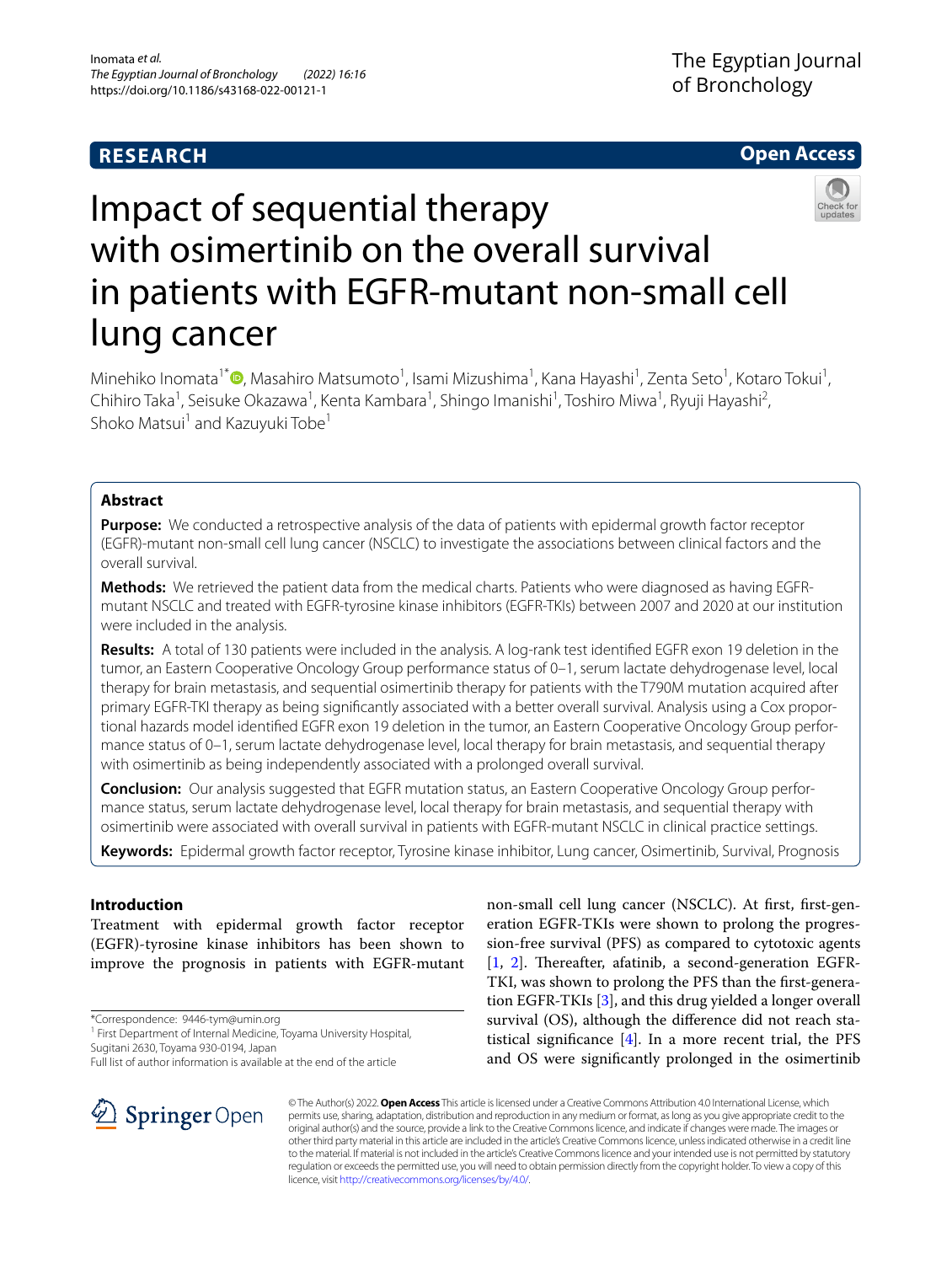treatment arm (a third-generation EGFR-TKI) as compared to the control arm treated with a frst-generation EGFR-TKI [\[5](#page-5-4)]. In addition to these therapeutic advances, reports have shown that about a half of the patients who are treated with a frst- or second-generation EGFR-TKI develop acquired resistance to the primary EGFR-TKI therapy, associated with the emergence of the EGFR exon 20 T790M mutation  $[6]$  $[6]$ , but that the PFS in these patients can still be prolonged by sequential therapy with osimertinib [[7](#page-5-6)]. Other studies have reported that patients who developed resistance associated with the emergence of the T790M mutation after treatment with afatinib who received sequential osimertinib therapy showed an extremely prolonged OS [[8](#page-5-7), [9\]](#page-5-8).

Based on the above, we conducted a retrospective study to investigate the associations between clinical factors and the OS in patients with EGFR-mutant NSCLC.

## **Methods**

# **Patient selection**

Clinical information was retrieved from the medical charts. The inclusion criteria were as follows: (1) patients with cytologically or histologically diagnosed EGFRmutant NSCLC; (2) patients with advanced, locally advanced, or relapsed NSCLC who were not ineligible for local therapy; and (3) patients who had received EGFR-TKI therapy as the frst-line treatment between 2007 and 2020 at our institution. The exclusion criteria were as follows: (1) patients in whom the exon 20 T790M mutation was detected in the tumor even prior to the start of the frst-line treatment.

This retrospective study was conducted in accordance with the principles outlined in the Declaration of Helsinki and Ethics Guidelines for Medical and Health Research Involving Human Subjects (Ministry of Health, Labour and Welfare, Japan). We disclosed information about the study to the patients under the approval of the Ethics Committee, University of Toyama (approval number: R2019103).

# **Clinical information**

The tumor EGFR mutations were classified as exon 19 deletion, exon 21 L858R, or uncommon mutations. Compound mutations with common (exon 19 deletion or exon 21 L858R) and uncommon mutations were classifed as uncommon mutations.

Tumor PD-L1 expression was evaluated by immunohistochemistry in formalin-fixed and paraffin-embedded tumor tissue specimens, using the 22C3 antibody (BML, Tokyo, Japan). The proportion of PD-L1-positive cells in the tumor was evaluated as the tumor proportion score (TPS) for PD-L1 expression.

Local therapy for brain metastasis was defned as local therapy administered at the start of frst-line treatment and included stereotactic radiotherapy, whole-brain irradiation, and surgery.

Sequential therapy with osimertinib was defned as treatment with osimertinib for patients who developed acquired resistance to the primary EGFR-TKI therapy associated with the appearance of the T790M mutation in the tumor. Re-administration of frst- or second-generation EGFR-TKIs was defned as re-administration of other frst- or second-generation EGFR-TKIs for patients with acquired resistance to the primary EGFR-TKIs. Changes of the EGFR-TKIs administered for other reasons such as development of adverse events associated with the initial EGFR-TKIs were not included in the above defnition.

# **Statistical analysis**

Survival curves were drawn by the Kaplan-Meier method. OS was calculated from the date of initiation of treatment with an EGFR-TKI until death and censored at the last visit of the patient. Patient data were dichotomized according to categorical variables or median values of numerical variables, and the OS was compared by the log-rank test. Variables that were determined as showing an association with *P* values of <0.2 were selected as independent variables to be entered into the Cox proportional hazards model. All the statistical analyses were performed using JMP ver. 15.0.0 (SAS, Cary, NC).

## **Results**

A total of 158 patients with EGFR-mutant NSCLC were treated at our institution between 2007 and 2020. Of the 158 patients, 25 patients were excluded from this analysis because they did not receive frst-line EGFR-TKI treatment, and 3 patients were excluded because the T790M mutation was detected in the tumor even at initial diagnosis. Data of the remaining 130 patients with EGFRmutant NSCLC who had been treated with EGFR-TKIs as the frst-line treatment were included in this analysis. The date of death could be confirmed for  $52$  (40%) patients, but not for 48 patients (36.9%), because the latter were transferred to some other hospital prior to their death. Anticancer therapy was ongoing at the time of the analysis in this study in 30 (23.1%) patients.

Table [1](#page-2-0) shows the patient characteristics. Of the 130 patients, 84 (64.6%), 25 (19.2%), and 21 (16.2%) patients received frst-line treatment with a frst-generation (including geftinib and erlotinib), second-generation (afatinib), and third-generation (osimertinib) EGFR-TKI, respectively. Five (3.8%) patients received combined EGFR-TKI plus vascular endothelial growth factor (VEGF) inhibitor therapy, and 36 (27.7%)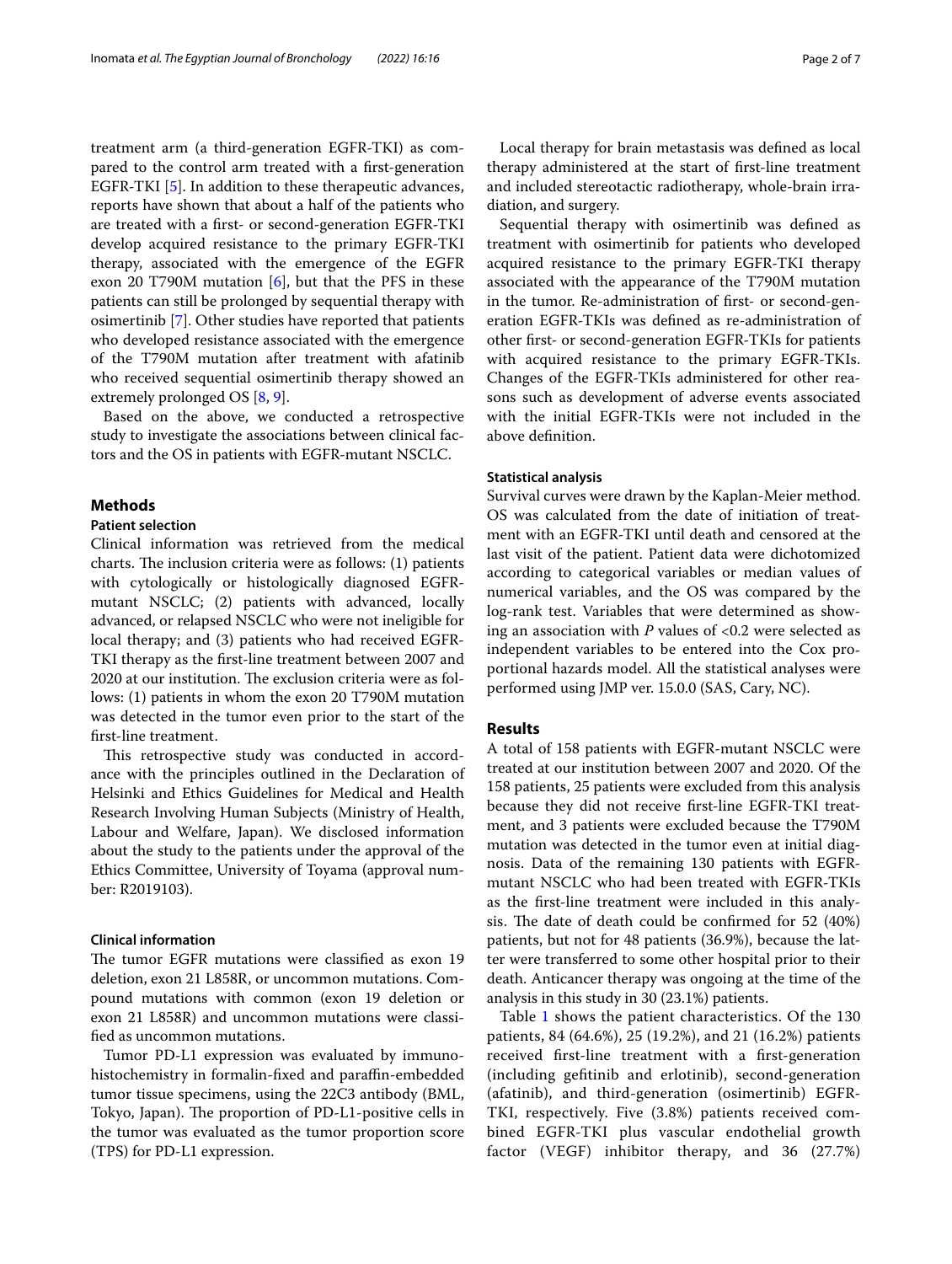#### <span id="page-2-0"></span>**Table 1** Patient characteristics

|                                   |                         | n(%)        |
|-----------------------------------|-------------------------|-------------|
| Age (years)                       | <75                     | 70 (53.8%)  |
|                                   | $\geq 75$               | 60 (46.2%)  |
| Sex                               | Male                    | 48 (36.9%)  |
|                                   | Female                  | 82 (63.1%)  |
| Histology                         | Adenocarcinoma          | 125 (96.2%) |
|                                   | Others                  | $5(3.8\%)$  |
| <b>EGFR</b> mutation              | Exon 19 del             | 56 (43.1%)  |
|                                   | Exon 21 L858R           | 62 (47.7%)  |
|                                   | Uncommon mutation       | 12 (9.2%)   |
| PS                                | $0 - 1$                 | 93 (71.5%)  |
|                                   | $\geq$ 2                | 37 (28.5%)  |
| LDH (U/L)                         | $<$ 200                 | 58 (44.6%)  |
|                                   | >200                    | 72 (55.4%)  |
| Tumor PD-L1 TPS                   | >1%                     | 36 (27.7%)  |
|                                   | < 1%                    | 24 (18.5%)  |
|                                   | Unknown                 | 70 (53.8%)  |
| History of surgery                | Yes                     | 22 (16.8%)  |
|                                   | No                      | 109 (83.2%) |
| <b>Brain metastasis</b>           | Yes                     | 37 (28.5%)  |
|                                   | No                      | 93 (71.5%)  |
| First-line FGFR-TKI used          | 1st-generation TKIs     | 84 (64.6%)  |
|                                   | Afatinib                | 25 (19.2%)  |
|                                   | Osimertinib             | 21 (16.2%)  |
| History of platinum-doublet       | Yes                     | 36 (27.7%)  |
| therapy                           | Nο                      | 94 (72.3%)  |
| History of VEGF inhibitor therapy | Yes                     | $5(3.8\%)$  |
|                                   | Nο                      | 125 (96.2%) |
| Sequential therapy with TKIs      | Osimertinib             | 21 (16.2%)  |
|                                   | 1st/2nd-generation TKIs | 16 (12.3%)  |
|                                   | None                    | 93 (71.5%)  |
| History of ICI therapy            | Yes                     | 13 (10.0%)  |
|                                   | N <sub>o</sub>          | 117 (90.0%) |

*EGFR* epidermal growth factor receptor, *ICI* immune checkpoint inhibitor, *LDH* serum lactate dehydrogenase, *PD-L1* programmed death ligand 1, *PS* performance status, *TKI* tyrosine kinase inhibitor, *TPS* tumor proportion score, *VEGF* vascular endothelial growth factor

patients received platinum-doublet therapy at some point during the clinical course. Twenty-one (16.2%) patients received sequential therapy with osimertinib, and 16 (12.3%) patients received re-administration of another frst- or second-generation EGFR-TKI. Out of the total of 109/130 patients who did not receive sequential therapy with osimertinib, the anticancer therapy had been discontinued in 43 patients even prior to 2016, when osimertinib therapy frst became available. Brain metastasis was detected at the initial diagnosis in 37 (28.5%) patients and was treated by stereotactic radiotherapy in 14 patients, stereotactic radiotherapy and surgery in 1 patient, and whole-brain irradiation in 9 patients.

Table [2](#page-3-0) shows the association between the patient characteristics and the OS as determined by the log-rank test; comparison by the log-rank test identifed exon 19 deletion in the tumor, Eastern Cooperative Oncology Group (ECOG) performance status (PS) of 0–1, a serum lactate dehydrogenase (LDH) level of <200 U/L, and sequential therapy with osimertinib as being associated with a prolonged OS. Figure [1](#page-4-0) shows the Kaplan-Meier curves for OS in patients who did and did not receive sequential therapy with osimertinib, excluding patients receiving first-line treatment with osimertinib. The OS duration was longer (median, 78.5 months) in patients who had received sequential therapy with osimertinib as compared to those who had received re-administration of frst- or second-generation EGFR-TKIs (median, 31.5 months) and patients who had received neither of the above (median, 32.3 months)  $(P = 0.013, \log{\}$ -rank test).

Table [3](#page-4-1) shows the results of the analysis conducted using a Cox proportional hazards model conducted to identify the factors influencing the OS. The analysis identifed the type of EGFR mutation in the tumor, the ECOG PS, the serum LDH level, treatment status for brain metastasis, and sequential therapy with osimertinib as factors that signifcantly infuenced the OS. First-line treatment with afatinib or osimertinib showed a risk reduction versus treatment with a frst-generation TKI, although the diference did not reach statistical signifcance.

## **Discussion**

In the present study, we showed that sequential therapy with osimertinib in EGFR-mutant NSCLC patients with acquired T790M mutation was associated with a longer OS. The AURA study demonstrated that osimertinib yielded a longer PFS as compared to platinum-doublet therapy in patients with acquired resistance to primary EGFR-TKI therapy associated with emergence of the T790M mutation [\[7](#page-5-6)]. Therefore, the effectiveness of osimertinib for patients with acquired T790M mutation might be refected in the results of the present study, with improvement of the prognosis of EGFR-mutant NSCLC with clinical application of sequential osimertinib therapy. However, it has also been reported that patients with acquired resistance to primary EGFR-TKI therapy associated with the emergence of the T790M mutation showed a longer PFS of frst-line EGFR-TKI treatment [[10–](#page-6-0)[13](#page-6-1)] and a lower incidence of brain metastasis under the treat-ment with first- or second-generation EGFR-TKIs [\[14](#page-6-2)]. Therefore, in addition to the effectiveness of osimertinib, the selection of T790M-positive patients after frst-line EGFR-TKI treatment might have resulted in the selection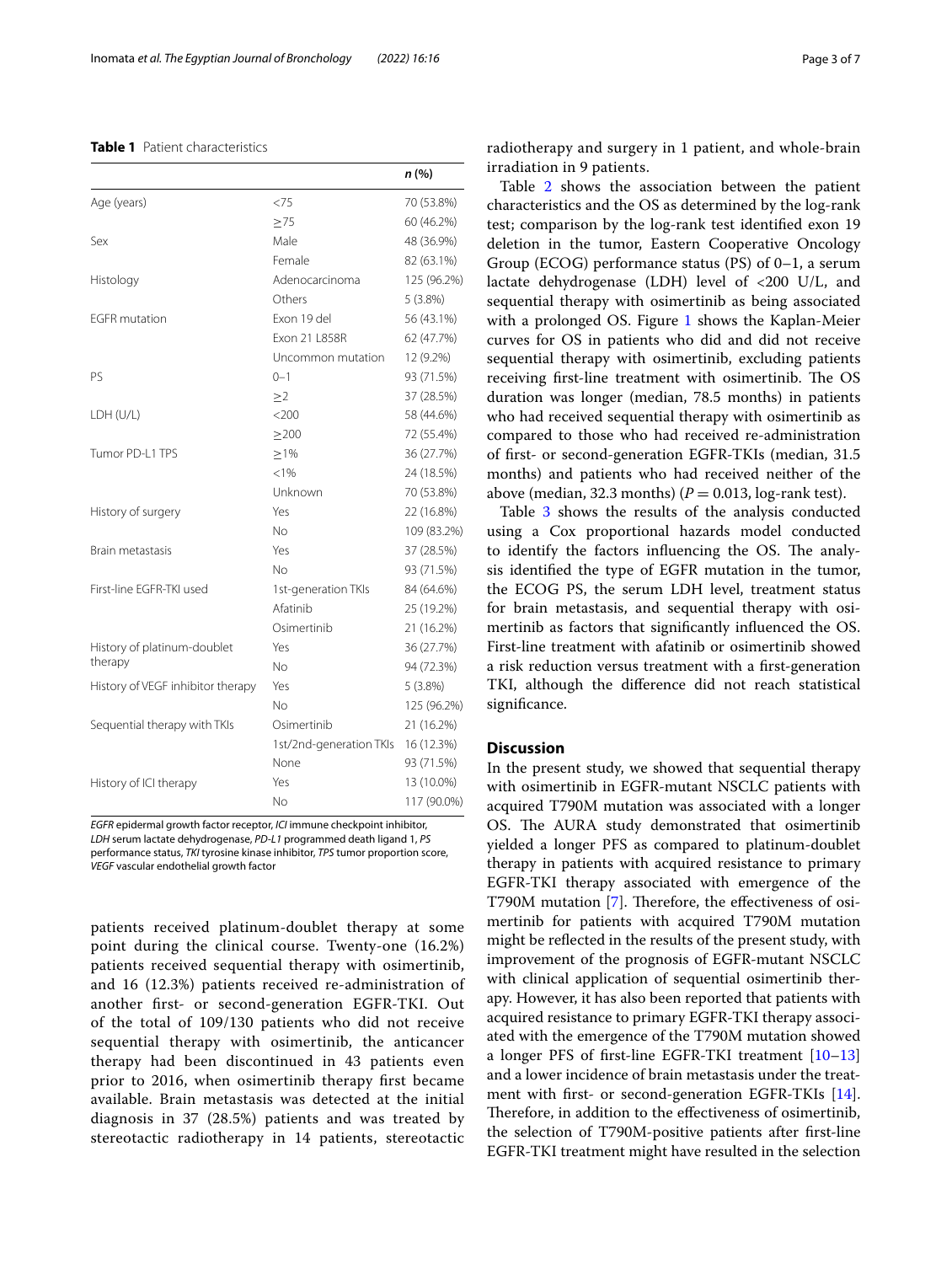|                                     |                             | OS (median) | 95% CI        | $\mathsf{P}$ |
|-------------------------------------|-----------------------------|-------------|---------------|--------------|
| Age (years)                         | <75                         | 40.0        | $31.5-NE$     | 0.523        |
|                                     | $\geq 75$                   | 34.0        | $25.5 - 52.7$ |              |
| Sex                                 | Male                        | 33.1        | $20.5 - 46.8$ | 0.254        |
|                                     | Female                      | 52.7        | 30.4-NE       |              |
| Histology                           | Adenocarcinoma              | 40.0        | $31.5 - 54.7$ | 0.931        |
|                                     | Others                      | 32.3        | $22.6 - 32.3$ |              |
| <b>EGFR</b> mutation                | Exon 19 del                 | <b>NR</b>   | $33.1 - NE$   | 0.011        |
|                                     | Exon 21 L858R               | 40.0        | $22.6 - 52.7$ |              |
|                                     | Uncommon mutation           | 32.3        | $5.3 - NE$    |              |
| PS                                  | $0 - 1$                     | 52.7        | 34.0-87.6     | 0.002        |
|                                     | $\geq$ 2                    | 30.4        | $10.3 - 40.0$ |              |
| LDH (U/L)                           | $<$ 200                     | 51.3        | $34.0 - 78.5$ | 0.046        |
|                                     | $\geq$ 200                  | 28.6        | 17.2-NE       |              |
| PD-L1 TPS                           | $\geq$ 1%                   | 51.3        | $32.3 - 87.6$ | 0.394        |
|                                     | < 1%                        | 46.8        | $30.4 - 78.5$ |              |
|                                     | Unknown                     | 31.5        | 19.4-NE       |              |
| History of surgery                  | Yes                         | <b>NR</b>   | 28.3-NE       | 0.184        |
|                                     | <b>No</b>                   | 38.8        | $28.6 - 52.7$ |              |
| Brain metastasis                    | Yes (with local therapy)    | <b>NR</b>   | $36.1 - NE$   | 0.033        |
|                                     | Yes (without local therapy) | 17.2        | $5.3-NE$      |              |
|                                     | No                          | 34.0        | $28.6 - 52.7$ |              |
| First-line TKI used                 | 1st-generation TKIs         | 36.1        | $28.0 - 51.3$ | 0.157        |
|                                     | Afatinib                    | <b>NR</b>   | 19.2-NE       |              |
|                                     | Osimertinib                 | <b>NR</b>   | $20.5 - NE$   |              |
| History of platinum-doublet therapy | Yes                         | 40.3        | 28.6-NE       | 0.470        |
|                                     | <b>No</b>                   | 34.0        | $28.3 - 87.6$ |              |
| History of VEGF inhibitor therapy   | Yes                         | 54.7        | $11.0 - 54.7$ | 0.895        |
|                                     | No                          | 38.8        | $30.4 - 78.5$ |              |
| Sequential therapy with TKIs        | Osimertinib                 | 78.5        | 46.8-NE       | 0.019        |
|                                     | 1st/2nd-generation TKIs     | 31.5        | 13.0-NE       |              |
|                                     | None                        | 33.0        | $22.6 - 38.8$ |              |
| History of ICI therapy              | Yes                         | 54.7        | 18.7-NE       | 0.389        |
|                                     | No                          | 36.1        | $28.6 - 78.5$ |              |

## <span id="page-3-0"></span>**Table 2** Associations of the patient characteristics with the OS (log-rank test)

*CI* confdence interval, *EGFR* epidermal growth factor receptor, *ICI* immune checkpoint inhibitor, *LDH* serum lactate dehydrogenase, *NE* not estimated, *PD-L1* programmed death ligand 1, *PS* performance status, *TKI* tyrosine kinase inhibitor, *TPS* tumor proportion score, *VEGF* vascular endothelial growth factor

of patients with a favorable prognosis, resulting in a longer survival.

In the FLAURA trial, patients with untreated EGFRmutant NSCLC who received frst-line osimertinib treatment showed a signifcantly longer OS as compared to patients who received frst-generation EGFR-TKIs as the frst-line treatment [[5](#page-5-4)]. In the present study, multivariate analysis revealed no signifcant association between the type of EGFR-TKI used for frst-line treatment and the OS. This could be because some patients in whom the frst-/second-generation EGFR-TKIs were changed to osimertinib due to the appearance of side efects rather than due to acquired resistance to the EGFR-TKIs have been included in the frst- or second-generation EGFR-TKI group. In addition, the number of patients who were treated with osimertinib as frst-line treatment was very small  $(n = 21)$ , which could have led to a lack of statistical power.

Analysis of the OS data from the LUX-Lung 3, LUX-Lung 6 [\[15\]](#page-6-3), and FLAURA [[5](#page-5-4)] trials showed that the study treatment was more benefcial in patients with tumors carrying the exon 19 deletion as compared to exon 21 L858R as the EGFR mutation. The results of the present study showed that the hazard ratio for death was lower in patients with tumors carrying the exon 19 deletion. It is considered that the higher efficacy of EGFR-TKIs in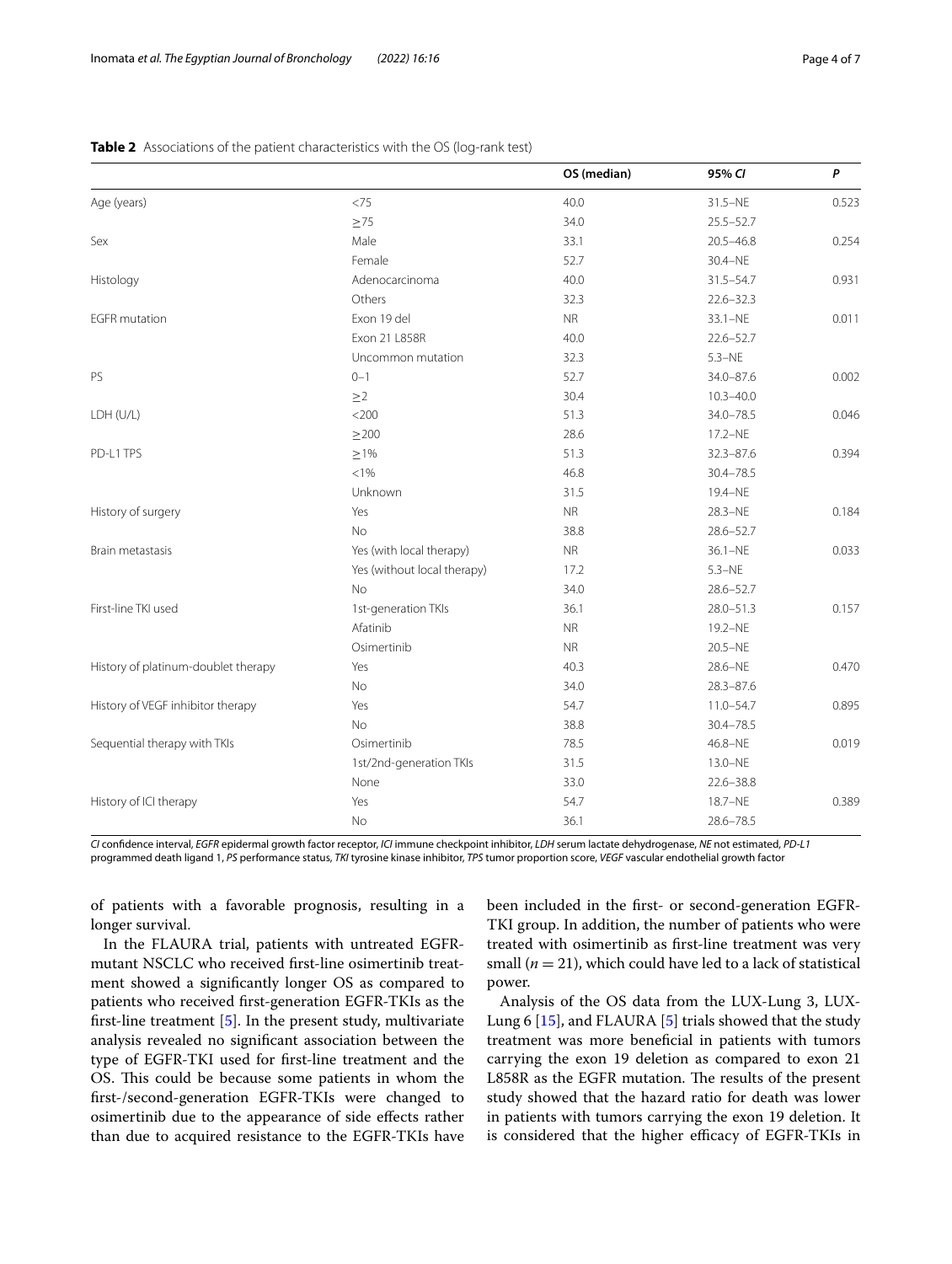

|                              |                             | <b>HR</b>           | P     |
|------------------------------|-----------------------------|---------------------|-------|
| <b>EGFR</b> mutation         | Exon 19 del                 | $0.40(0.21 - 0.78)$ | 0.007 |
|                              | Exon 21 L858R               | 1.00                |       |
|                              | Uncommon mutation           | $0.83(0.32 - 2.13)$ | 0.699 |
| PS                           | $0 - 1$                     | 035 (0.18-0.67)     | 0.002 |
|                              | $\geq$ 2                    | 1.00                |       |
| LDH (U/L)                    | $<$ 200                     | $0.43(0.23 - 0.82)$ | 0.011 |
|                              | $\geq$ 200                  | 1.00                |       |
| History of surgery           | Yes                         | $0.77(0.33 - 1.83)$ | 0.557 |
|                              | No                          | 1.00                |       |
| Brain metastasis             | Yes (with local therapy)    | $0.18(0.05 - 0.65)$ | 0.008 |
|                              | Yes (without local therapy) | 1.00                |       |
|                              | <b>No</b>                   | $0.68(0.28 - 1.62)$ | 0.384 |
| First-line TKI used          | 1st-generation TKIs         | 1.00                |       |
|                              | Afatinib                    | $0.50(0.21 - 1.20)$ | 0.120 |
|                              | Osimertinib                 | $0.37(0.10 - 1.29)$ | 0.119 |
| Sequential therapy with TKIs | Osimertinib                 | $0.25(0.11 - 0.60)$ | 0.002 |
|                              | 1st/2nd-generation TKIs     | $1.01(0.44 - 2.33)$ | 0.973 |
|                              | None                        | 1.00                |       |

<span id="page-4-1"></span><span id="page-4-0"></span>**Table <b>3** Associations of the patient characteristics with the OS (Cox proportional hazards model)

*EGFR* epidermal growth factor receptor, *HR* hazard ratio, *LDH* serum lactate dehydrogenase, *PS* performance status, *TKI* tyrosine kinase inhibitor

patients with tumors carrying the exon 19 deletion might have contributed to the results of the present study.

Two previous studies have reported that combined therapy with erlotinib, a frst-generation EGFR-TKI, plus a VEGF inhibitor yielded a longer PFS as compared to erlotinib monotherapy  $[16, 17]$  $[16, 17]$  $[16, 17]$ . In the present study, comparison by the log-rank test showed no association between combined frst-generation EGFR-TKI plus VEGF inhibitor therapy and the OS. However, no

defnitive conclusions can be drawn because of the retrospective nature of the study and the small number of patients who received the combination therapy.

Numerous studies have reported serum LDH as a prognostic factor and indicated an association of the serum LDH with the OS in patients with NSCLC, whether treated by EGFR-TKI therapy [\[18](#page-6-6)], cytotoxic chemotherapy, or best supportive care  $[19]$  $[19]$ . As the mechanisms underlying this association, it is considered that tumor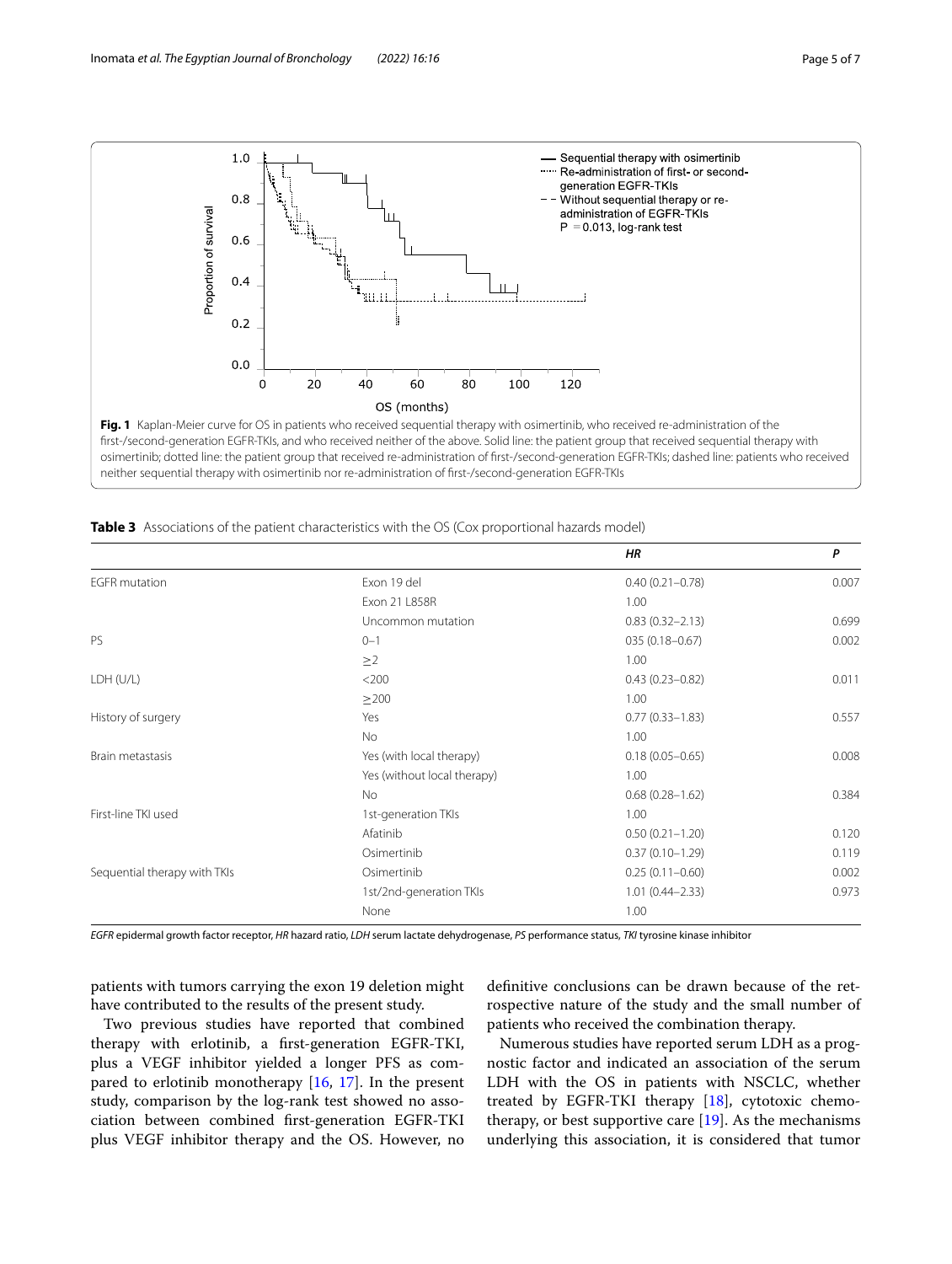hypoxia is linked to glycolytic enzymes and angiogenetic factors, including LDH and VEGF, and that the invasive ability and angiogenic capability of tumors are promoted by acidifcation of the extracellular space induced by lactic acid [[20,](#page-6-8) [21\]](#page-6-9).

The development of brain metastasis has been reported to infuence the clinical course of patients with EGFRmutant NSCLC [\[14](#page-6-2), [22\]](#page-6-10). In the present study, out of 37 patients with brain metastasis, 24 had received local therapy for brain metastasis. According to one previous report, the OS was longer in patients with brain metastasis who were treated with upfront radiotherapy as compared to systemic chemotherapy [[23](#page-6-11)]. Because of the retrospective nature of our study, it would be difficult to exclude selection bias to defnitively establish the superiority of the treatment option used in the present study. However, the present study fndings do suggest that local therapy for brain metastasis might indeed prolong the survival in patients with EGFR-mutant NSCLC who develop brain metastasis.

There were several limitations of the present study. First, because of the retrospective nature of the study design, selection bias could have afected the results and we cannot conclude superiority of any treatment. Second, the survival rate might have been overestimated because of censoring of the patients when they were transferred to another hospital due to worsening of the general status. Third, none of the patients in this study had received combined therapy with geftinib and cytotoxic agents, even though combined geftinib plus chemotherapy has also been reported to yield a longer survival as compared to EGFR-TKI monotherapy  $[24]$  $[24]$  $[24]$ . Thus, we could not evaluate the association between this therapy and the patient survival.

In conclusion, the present study showed that patients developing acquired resistance to EGFR-TKI therapy associated with the emergence of the T790M mutation who received sequential therapy with osimertinib showed a longer OS and that EGFR mutation status, an ECOG PS, serum LDH level, and local therapy for brain metastasis were associated with OS. Our fndings indicate that the development of new therapeutic strategies has led to the improved prognosis of patients with EGFRmutant NSCLC in the clinical setting.

#### **Authors' contributions**

MI contributed to the conception and design of the work and data analysis. Data collection was performed by MI, MM, IM, KH, ZS, KT (Kotaro Tokui), CT, SO, KK, SI, TM, RH, and SM. The interpretation of the data and revision of the manuscript were performed by MI, MM, IM, KH, ZS, KT (Kotaro Tokui), CT, SO, KK, SI, TM, RH, SM, and KT (Kazuyuki Tobe). The authors read and approved the final manuscript.

# **Funding**

None

#### **Availability of data and materials**

The datasets used during the current study are available from the corresponding author on reasonable request.

#### **Declarations**

#### **Ethics approval and consent to participate**

The study was conducted under the approval of the Ethics Committee, University of Toyama (approval number: R2019103).

#### **Consent for publication**

The informed consent was waived and we disclosed the study information, under the approval of the Ethics Committee, University of Toyama (approval number: R2019103).

# **Competing interests**

The authors declare that they have no competing interests.

#### **Author details**

<sup>1</sup> First Department of Internal Medicine, Toyama University Hospital, Sugitani 2630, Toyama 930-0194, Japan. <sup>2</sup> Department of Medical Oncology, Toyama University Hospital, Toyama, Japan.

### Received: 27 October 2021 Accepted: 12 March 2022 Published online: 20 March 2022

#### **References**

- <span id="page-5-0"></span>1. Maemondo M, Inoue A, Kobayashi K, Sugawara S, Oizumi S, Isobe H et al (2010) Geftinib or chemotherapy for non-small-cell lung cancer with mutated EGFR. N Engl J Med 362:2380–2388. [https://doi.org/10.1056/](https://doi.org/10.1056/NEJMoa0909530) NE IMoa0909530
- <span id="page-5-1"></span>2. Mitsudomi T, Morita S, Yatabe Y, Negoro S, Okamoto I, Tsurutani J et al (2010) Geftinib versus cisplatin plus docetaxel in patients with nonsmall-cell lung cancer harbouring mutations of the epidermal growth factor receptor (WJTOG3405): an open label, randomised phase 3 trial. Lancet Oncol 11:121–128. [https://doi.org/10.1016/s1470-2045\(09\)](https://doi.org/10.1016/s1470-2045(09)70364-x) [70364-x](https://doi.org/10.1016/s1470-2045(09)70364-x)
- <span id="page-5-2"></span>3. Park K, Tan E-H, O'Byrne K, Zhang L, Boyer M, Mok T et al (2016) Afatinib versus geftinib as frst-line treatment of patients with EGFR mutationpositive non-small-cell lung cancer (LUX-lung 7): a phase 2B, open-label, randomised controlled trial. Lancet Oncol 17:577–589. [https://doi.org/10.](https://doi.org/10.1016/s1470-2045(16)30033-x) [1016/s1470-2045\(16\)30033-x](https://doi.org/10.1016/s1470-2045(16)30033-x)
- <span id="page-5-3"></span>4. Paz-Ares L, Tan EH, O'Byrne K, Zhang L, Hirsh V, Boyer M et al (2017) Afatinib versus geftinib in patients with EGFR mutation-positive advanced non-small-cell lung cancer: overall survival data from the phase IIb LUX-lung 7 trial. Ann Oncol 28:270–277. [https://doi.org/10.](https://doi.org/10.1093/annonc/mdw611) [1093/annonc/mdw611](https://doi.org/10.1093/annonc/mdw611)
- <span id="page-5-4"></span>5. Ramalingam SS, Vansteenkiste J, Planchard D, Cho BC, Gray JE, Ohe Y et al (2020) Overall survival with osimertinib in untreated, EGFR-mutated advanced NSCLC. N Engl J Med 382:41–50. [https://doi.org/10.1056/](https://doi.org/10.1056/NEJMoa1913662) [NEJMoa1913662](https://doi.org/10.1056/NEJMoa1913662)
- <span id="page-5-5"></span>6. Kosaka T, Yatabe Y, Endoh H, Yoshida K, Hida T, Tsuboi M et al (2006) Analysis of epidermal growth factor receptor gene mutation in patients with non-small cell lung cancer and acquired resistance to geftinib. Clin Cancer Res 12:5764–5769.<https://doi.org/10.1158/1078-0432.CCR-06-0714>
- <span id="page-5-6"></span>7. Mok TS, Wu YL, Ahn MJ, Garassino MC, Kim HR, Ramalingam SS et al (2017) Osimertinib or platinum-pemetrexed in EGFR T790M-positive lung cancer. N Engl J Med 376:629–640. [https://doi.org/10.1056/NEJMoa1612](https://doi.org/10.1056/NEJMoa1612674) [674](https://doi.org/10.1056/NEJMoa1612674)
- <span id="page-5-7"></span>8. Park K, Bennouna J, Boyer M, Hida T, Hirsh V, Kato T et al (2019) Sequencing of therapy following frst-line afatinib in patients with EGFR mutationpositive non-small cell lung cancer. Lung Cancer 132:126–131. [https://](https://doi.org/10.1016/j.lungcan.2019.04.014) [doi.org/10.1016/j.lungcan.2019.04.014](https://doi.org/10.1016/j.lungcan.2019.04.014)
- <span id="page-5-8"></span>9. Hochmair MJ, Morabito A, Hao D, Yang CT, Soo RA, Yang JC et al (2020) Sequential afatinib and osimertinib in patients with EGFR mutation-positive non-small-cell lung cancer: fnal analysis of the GioTag study. Future Oncol 16:2799–2808. <https://doi.org/10.2217/fon-2020-0740>